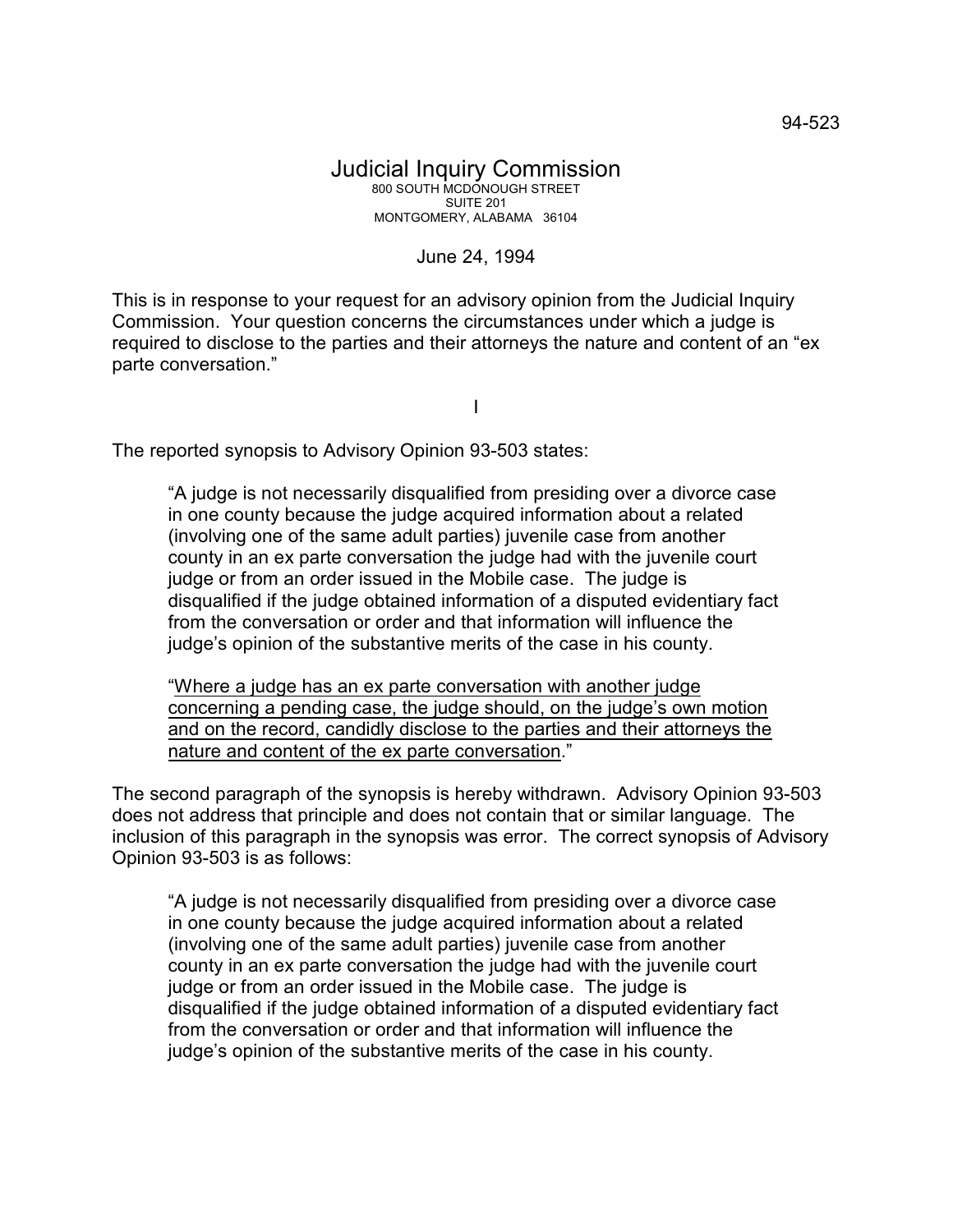94-523 Page 2

The question remains of when and under what circumstances should a judge report an ex parte communication with another judge to the parties and their attorneys.

"Ex parte communications are those that involve fewer than all of the parties who are legally entitled to be present during the discussion of any matter. They are barred in order to ensure that 'every person who is legally interested in a proceeding [is given the] full right to be heard according to law.'" J. Shaman, S. Lubet, J. Alfini, Judicial Conduct and Ethics, 149 (Michie 1990). Quoted in Advisory Opinion 92-456.

Canon 3A(4), Alabama Canons of Judicial Ethics provides in relevant part:

"A judge should accord to every person who is legally interested in a proceeding, or his lawyer, full right to be heard according to the law, and, except as authorized by law, neither initiate nor consider ex parte communications concerning a pending or impending proceeding. A judge, however, may obtain the advice of a disinterested and impartial expert on the law applicable to a proceeding before him; provided however, a judge should use discretion in such cases and, if the judge considers that justice would require it, should give notice to the parties of the person consulted and the substance of the advice, and afford the parties reasonable opportunity to respond."

The Alabama Supreme Court has held that "Canon 3A(4) generally prohibits ex parte contacts, but provides an exception for impartial experts on questions of applicable law." Hunt v. State, [Ms. 92-1300, December 13, 1993] \_\_\_ So.2d \_\_\_ (Ala.Cr.App. 1993), affirmed, [Ms. 1930501, April 22, 1994] \_\_\_ So.2d \_\_\_ (Ala. 1994). The term "disinterested expert" has been defined as "one who 'has no connection with any party or any participant in [the] lawsuit.'" Hunt v. State, [Ms. 92-1300, December 13, 1993] So.2d at (Ala.Cr.App. 1993) quoting Judicial Conduct and Ethics § 6.07 at 37 (Supp. 1993).

We note that under Canon 3A(4), a judge, after consulting an "expert," does not necessarily have to "give notice to the parties of the person consulted and the substance of the advice, and afford the parties reasonable opportunity to respond."<sup>1</sup> Notice and opportunity to respond are required only when "the judge considers that justice would require it."

<sup>&</sup>lt;sup>1</sup> Compare Canon 3A(4), Model Code of Judicial Conduct (1972) which requires disclosure: "A judge, however, may obtain the advice of a disinterested expert on the law applicable to a proceeding before him if he gives notice to the parties of the person consulted and the substance of the advice, and affords the parties reasonable opportunity to respond."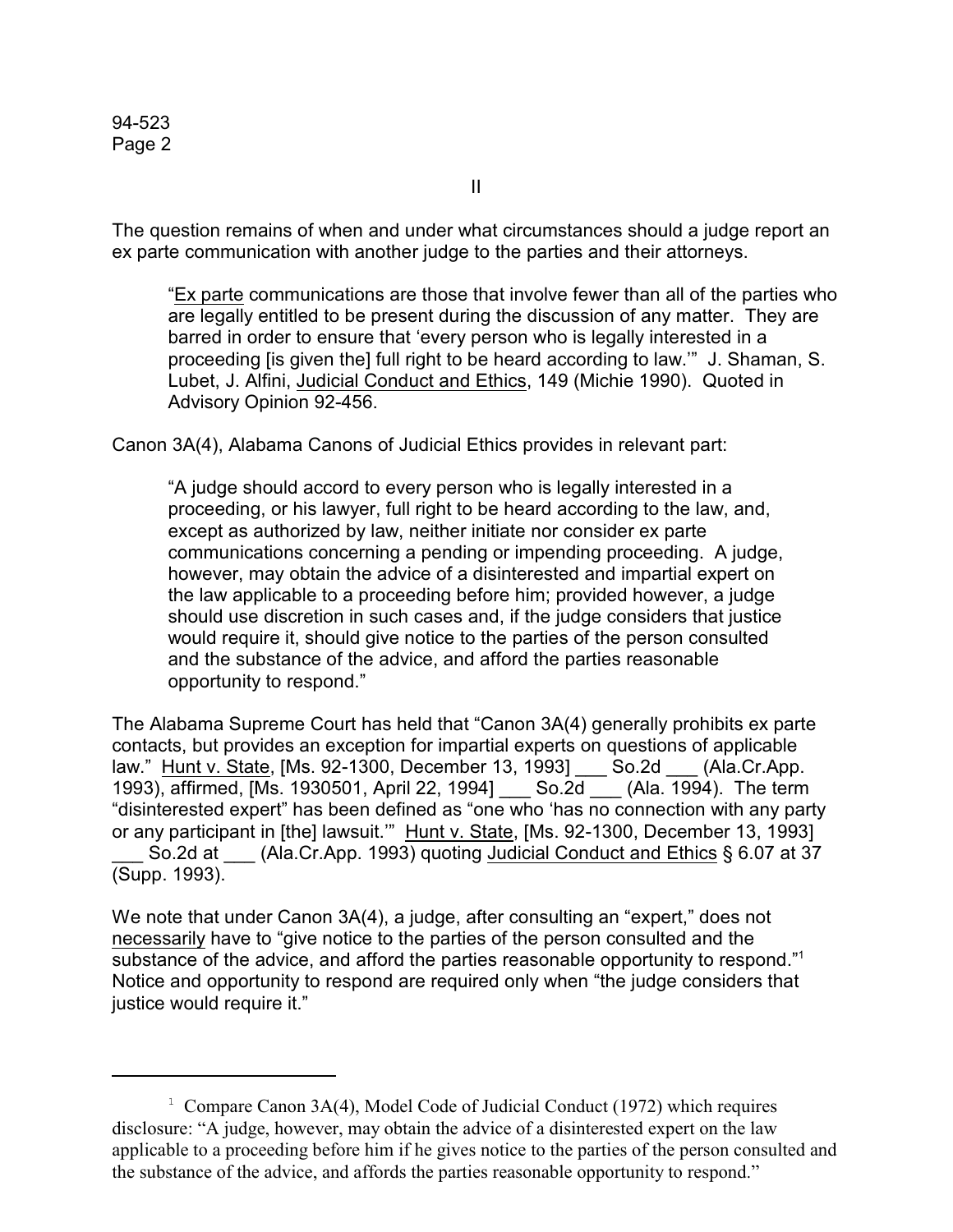94-523 Page 3

A judge's communication with another judge constitutes an exception to the prohibition on ex parte communications.

"A judge may consult ex parte with other judges. Commentary to Canon 3A(4), 1972 Model Code. However, the judge who is consulted probably would be disqualified if the case were to come before him or her in the future. 1972 Reporter's Notes at 53.

J. Shaman and Cynthia Gray, Judicial Conduct & Ethics Curriculum at p. 4 of "Ex parte Communications" (American Judicature Society 1993).

Furthermore, ex parte communications between judges and court personnel may not violate the prohibition against ex parte communications.

"Ex parte communications between judges and court personnel do not violate Canon 3A(4). Commentary to Canon 3A(4), 1972 Model Code. 'Court personnel' means court staff and officials 'whose function is to aid the judge in carrying out his adjudicative responsibilities' (Commentary to Canon 3A(4), 1972 Model Code) and who are subject to the judge's 'direction and control.' Canon 3B(2). '[L]awyers in a proceeding before a judge, are not 'court personnel' (Commentary to Canon 3A(6), 1972 Model Code), even if the lawyer is, for example, a prosecutor regularly assigned to the judge's courtroom. . . .

"Probation officers present a problem under the court personnel exception to the ex parte communications rule. When probation officers prepare a pre-sentence report, they are acting as an arm of the court, and some ex parte communications, such as simple factual inquiries regarding a probationer's status, are permitted. California Advisory Opinion 37 (1987). However, other communications may be contrary to statutes requiring probation officers' pre-sentence reports and recommendations to be in writing. Communications from probation officers may also raise constitutional issues of due process and the right to confrontation 'to the extent that they are intended to influence the exercise of judicial discretion in the absence of notice and an opportunity to be heard. . . .' Id. Therefore, judges must 'undertake a careful evaluation of the purpose of the communication, and the nature of the information likely to be imparted by the probation officer, before the judge participates in such a communication.' Id."

Judicial Conduct & Ethics Curriculum at p. 5 of "Ex parte Communications."

However, judges do not have a license "to ignore entirely the restriction on ex parte communication. Neither all court personnel, nor every communication, can be construed as 'aiding the judge in carrying out his adjudicative responsibilities.'" Judicial Conduct and Ethics § 6.06 at 158.